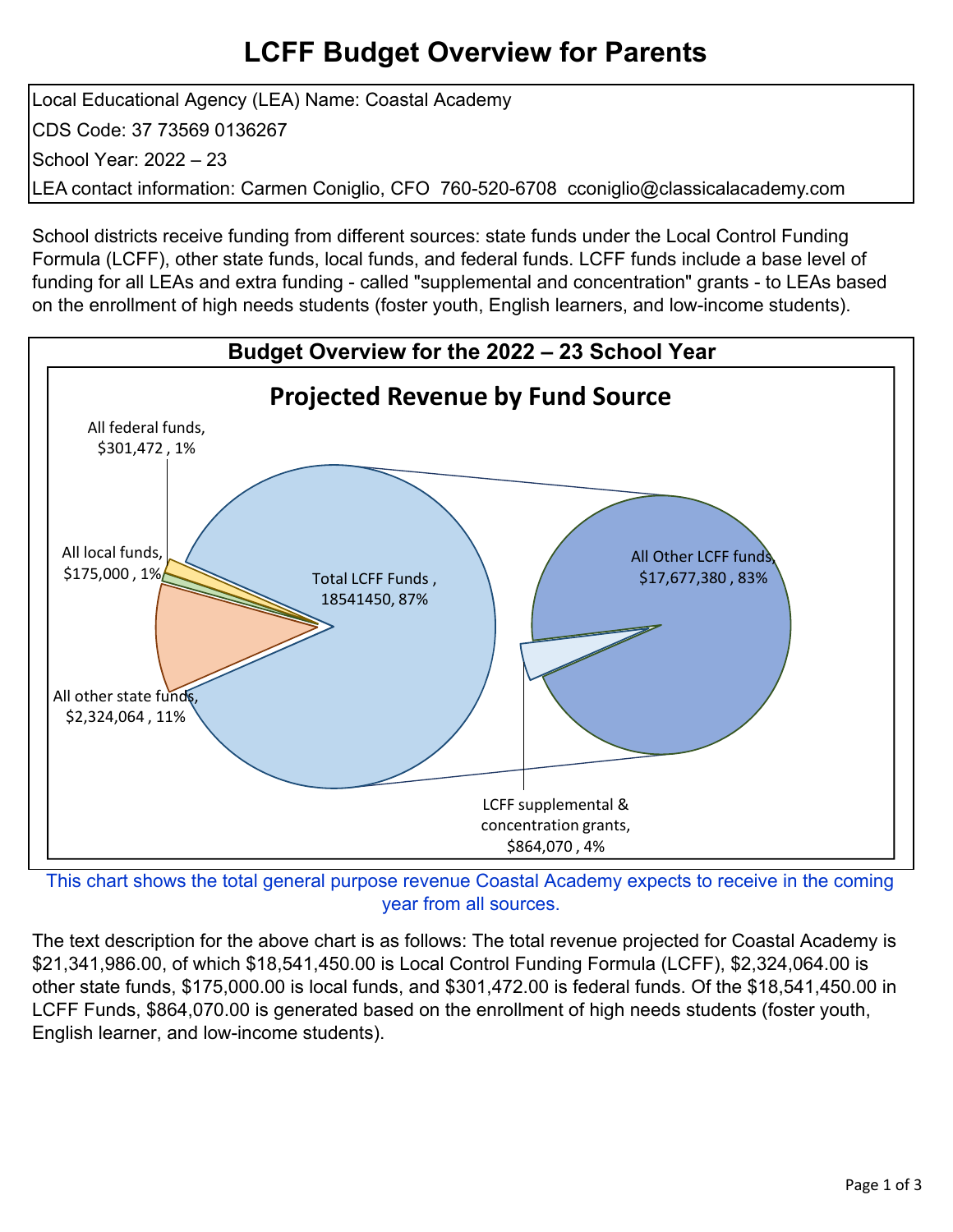# **LCFF Budget Overview for Parents**

The LCFF gives school districts more flexibility in deciding how to use state funds. In exchange, school districts must work with parents, educators, students, and the community to develop a Local Control and Accountability Plan (LCAP) that shows how they will use these funds to serve students.



This chart provides a quick summary of how much Coastal Academy plans to spend for 2022 – 23. It shows how much of the total is tied to planned actions and services in the LCAP.

The text description of the above chart is as follows: Coastal Academy plans to spend \$20,707,362.00 for the 2022 – 23 school year. Of that amount, \$972,000.00 is tied to actions/services in the LCAP and \$19,735,362.00 is not included in the LCAP. The budgeted expenditures that are not included in the LCAP will be used for the following:

General Fund Budget Expenditures for 2022-23 not included in the Learning Continuity and Attendance Plan (LCAP) consist of, but are not limited to, costs associated with school operations and programs, such as salaries and benefits of certificated and classified staff members and a vast array of instructional and student support costs, such as supplies, general insurance costs, facilities and operations, audit fees, and various administration costs.

### Increased or Improved Services for High Needs Students in the LCAP for the 2022 – 23 School Year

In 2022 – 23, Coastal Academy is projecting it will receive \$864,070.00 based on the enrollment of foster youth, English learner, and low-income students. Coastal Academy must describe how it intends to increase or improve services for high needs students in the LCAP. Coastal Academy plans to spend \$972,000.00 towards meeting this requirement, as described in the LCAP.